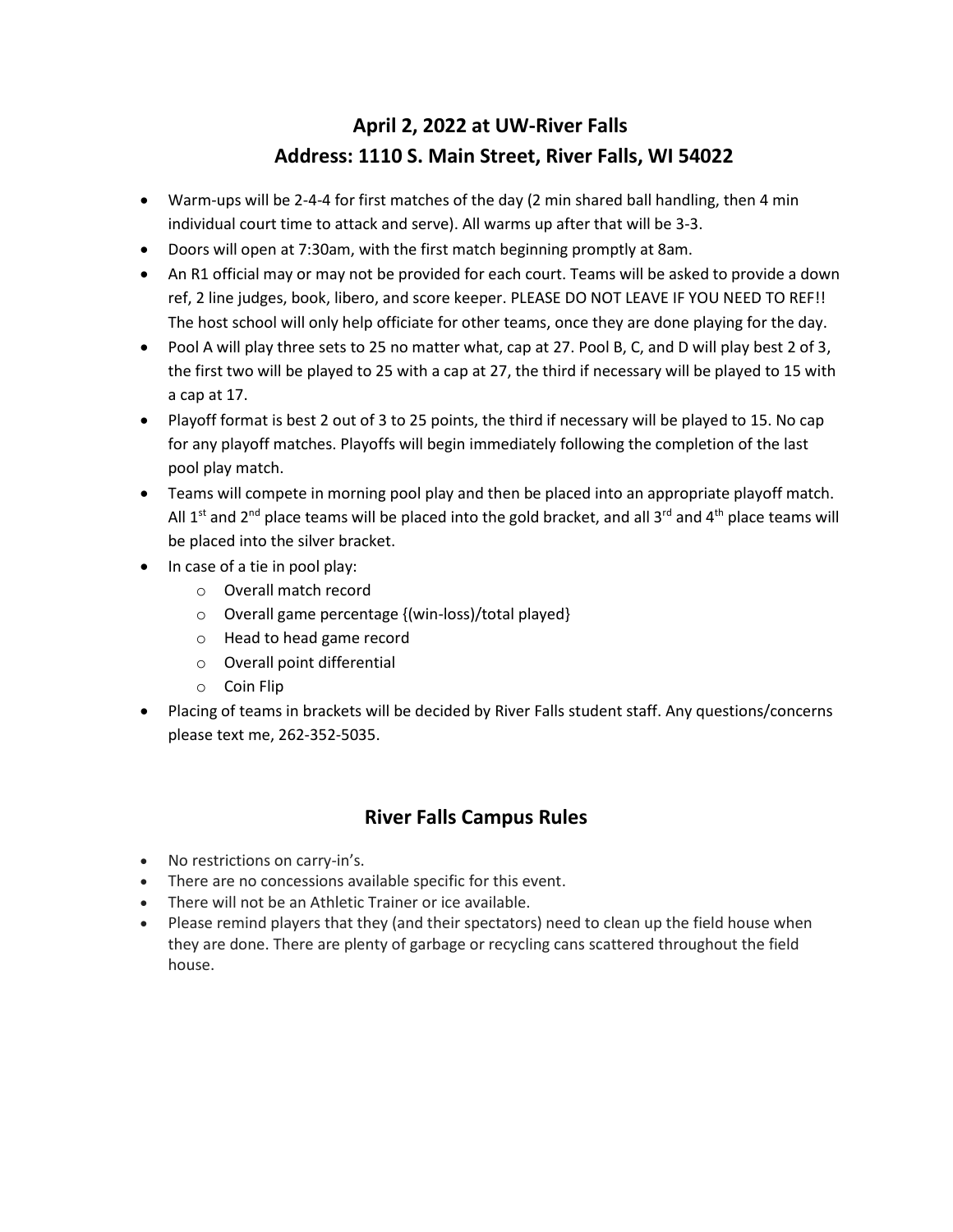|   | Pool A       | Pool B               | Pool C        | Pool D        |
|---|--------------|----------------------|---------------|---------------|
|   | Court 1      | Court 2              | Court 3       | Court 4       |
|   | Eau Claire A | UWSP A               | Oshkosh A     | Milwaukee     |
|   | <b>USD</b>   | Eau Claire B         | Michigan Tech | River Falls A |
| 3 | Oshkosh B    | <b>River Falls B</b> | UWSP B        | <b>NMU</b>    |
| 4 |              | Carroll              | Green Bay     | Winona B      |

|          | Court 1     |                | Court 2        |                | Court 3     |                | Court 4     |                |
|----------|-------------|----------------|----------------|----------------|-------------|----------------|-------------|----------------|
|          | Play        | Ref            | Play           | Ref            | Play        | Ref            | Play        | Ref            |
| 8:00 AM  |             |                | B1 v B3        | <b>B2</b>      | $C1$ v $C3$ | C <sub>2</sub> | $D1$ v $D3$ | D <sub>2</sub> |
| 9:00 AM  | $A1$ v A3   | A2             | <b>B2 v B4</b> | <b>B1</b>      | $C2$ v $C4$ | C <sub>1</sub> | $D2$ v $D4$ | D <sub>1</sub> |
| 10:00 AM | $A2$ v $A3$ | A <sub>1</sub> | <b>B1 v B4</b> | B <sub>3</sub> | $C1$ v $C4$ | C <sub>3</sub> | $D1$ v $D4$ | D <sub>3</sub> |
| 11:00 AM | A1 v A2     | A <sub>3</sub> | B2 v B3        | <b>B1</b>      | $C2$ v $C3$ | C <sub>1</sub> | $D2$ v $D3$ | D <sub>1</sub> |
| 12:00 PM |             |                | <b>B3 v B4</b> | <b>B2</b>      | $C3$ v $C4$ | C <sub>2</sub> | D3 v D4     | D <sub>2</sub> |
| 1:00 PM  |             |                | <b>B1 v B2</b> | <b>B4</b>      | $C1$ v $C2$ | C <sub>4</sub> | $D1$ v $D2$ | D <sub>4</sub> |

| POOL A     | EC A | USD | Oshkosh B | <b>PLACE</b> |
|------------|------|-----|-----------|--------------|
| EC A       |      |     |           |              |
| <b>USD</b> |      |     |           |              |
| Oshkosh B  |      |     |           |              |

| POOL B          | UWSP A | EC B | RF B | Carroll | <b>PLACE</b> |
|-----------------|--------|------|------|---------|--------------|
| UWSP A          |        |      |      |         |              |
| EC <sub>B</sub> |        |      |      |         |              |
| RF <sub>B</sub> |        |      |      |         |              |
| Carroll         |        |      |      |         |              |

| POOL C     | Oshkosh A | MTU | UWSP G | Green Bay | <b>PLACE</b> |
|------------|-----------|-----|--------|-----------|--------------|
| Oshkosh A  |           |     |        |           |              |
| <b>MTU</b> |           |     |        |           |              |
| UWSP B     |           |     |        |           |              |
| Green Bay  |           |     |        |           |              |

| POOL B     | <b>UWM</b> | RF A | <b>NMU</b> | WSU B | <b>PLACE</b> |
|------------|------------|------|------------|-------|--------------|
| <b>UWM</b> |            |      |            |       |              |
| <b>RFA</b> |            |      |            |       |              |
| <b>NMU</b> |            |      |            |       |              |
| WSU B      |            |      |            |       |              |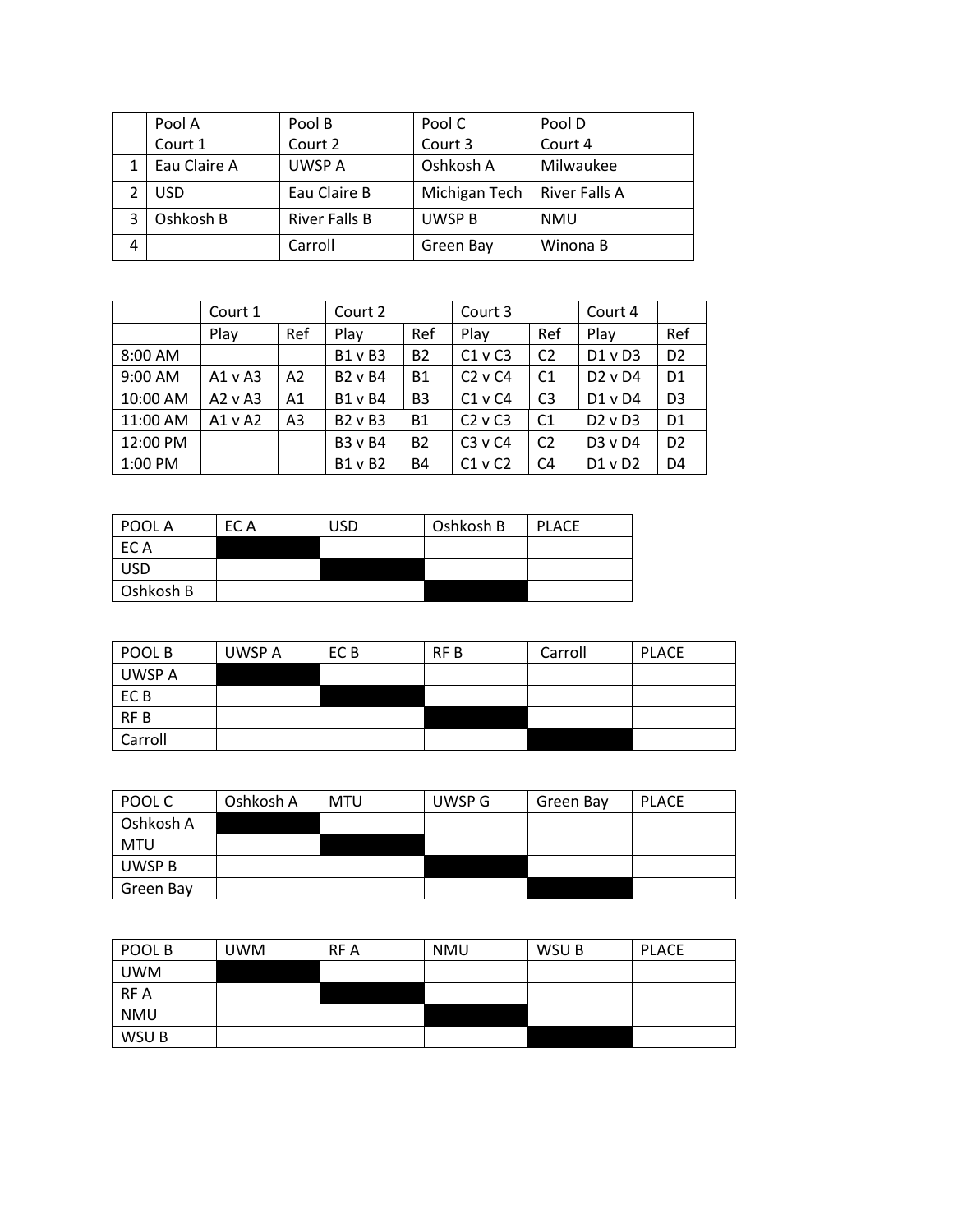## **Gold Bracket**